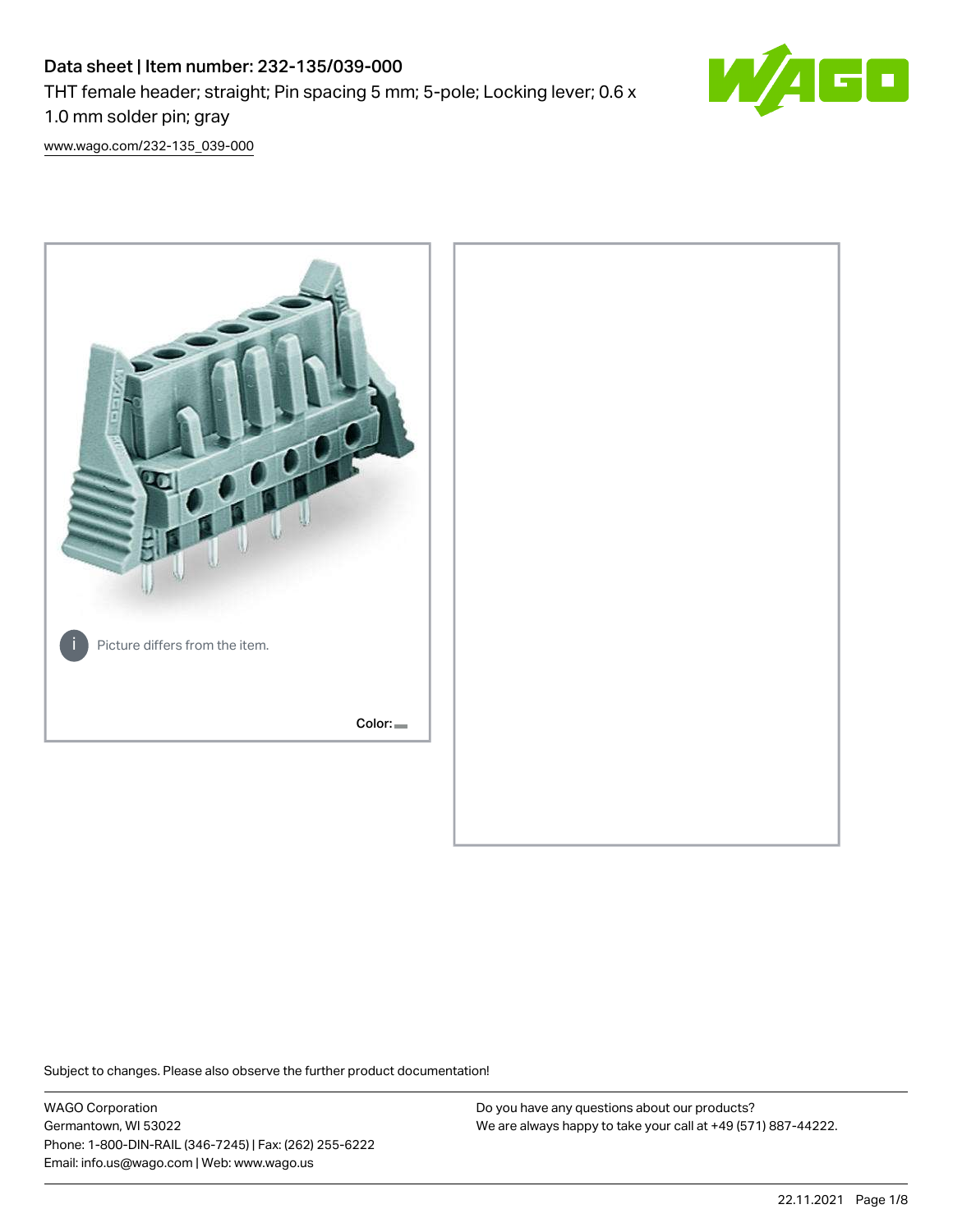

Dimensions in mm

L = pole no. x pin spacing

2- to 3-pole female connectors – one latch only

#### Item description

- **H** Horizontal or vertical PCB mounting via straight or angled solder pins
- For board-to-board and board-to-wire connections
- Touch-proof PCB outputs  $\blacksquare$
- $\blacksquare$ Easy-to-identify PCB inputs and outputs
- $\blacksquare$ With coding fingers

Subject to changes. Please also observe the further product documentation! Data

WAGO Corporation Germantown, WI 53022 Phone: 1-800-DIN-RAIL (346-7245) | Fax: (262) 255-6222 Email: info.us@wago.com | Web: www.wago.us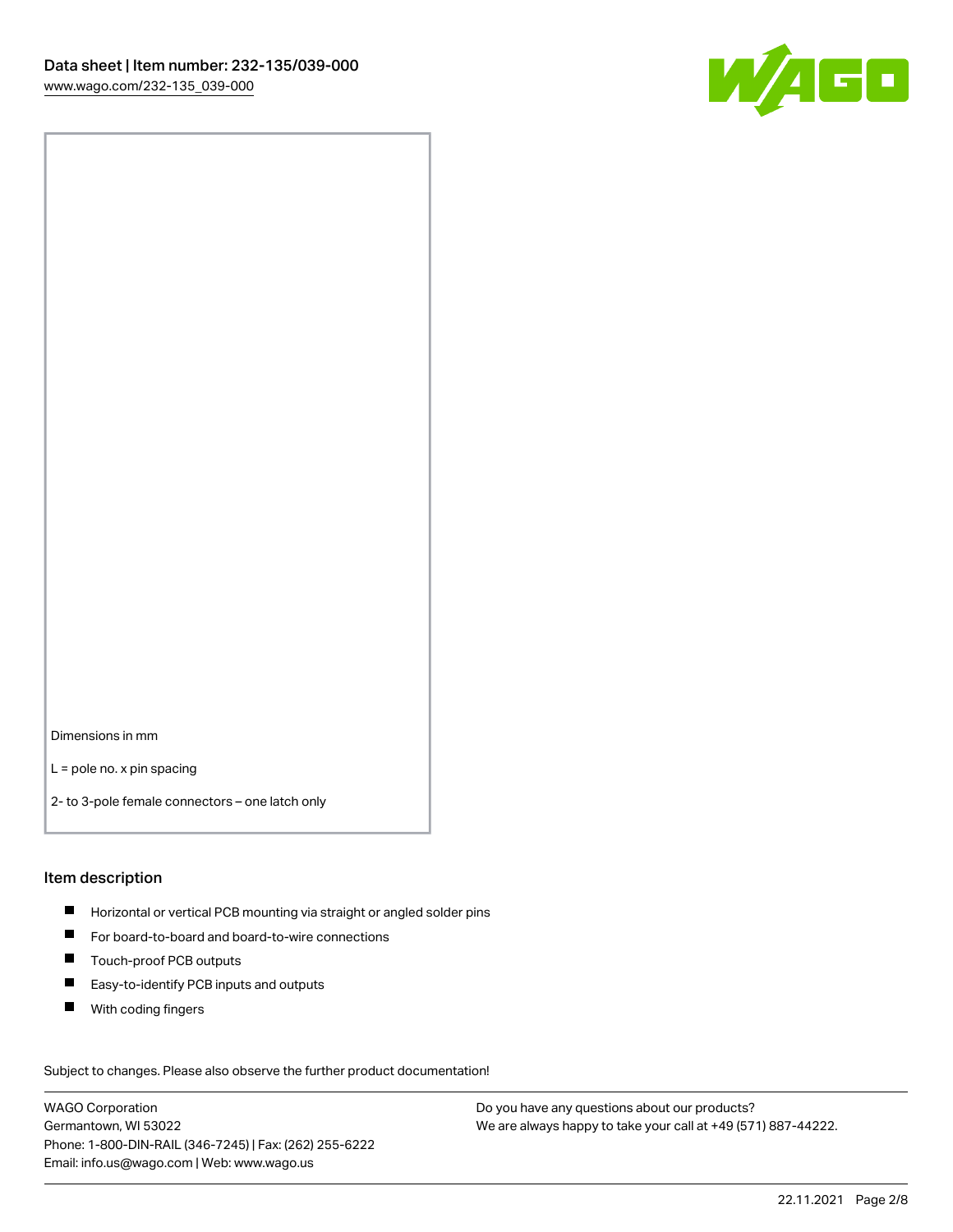

# Data Notes

| Safety information 1 | The <i>MCS – MULTI CONNECTION SYSTEM</i> includes connectors<br>without breaking capacity in accordance with DIN EN 61984. When<br>used as intended, these connectors must not be connected<br>/disconnected when live or under load. The circuit design should<br>ensure header pins, which can be touched, are not live when<br>unmated. |
|----------------------|--------------------------------------------------------------------------------------------------------------------------------------------------------------------------------------------------------------------------------------------------------------------------------------------------------------------------------------------|
| Variants:            | Other pole numbers<br>3.8 mm pin projection for male headers with straight solder pins<br>Gold-plated or partially gold-plated contact surfaces<br>Other versions (or variants) can be requested from WAGO Sales or<br>configured at https://configurator.wago.com/                                                                        |

# Electrical data

### IEC Approvals

| Ratings per                 | IEC/EN 60664-1                                                        |
|-----------------------------|-----------------------------------------------------------------------|
| Rated voltage (III / 3)     | 320 V                                                                 |
| Rated surge voltage (III/3) | 4 <sub>k</sub> V                                                      |
| Rated voltage (III/2)       | 320 V                                                                 |
| Rated surge voltage (III/2) | 4 <sub>k</sub> V                                                      |
| Nominal voltage (II/2)      | 630 V                                                                 |
| Rated surge voltage (II/2)  | 4 <sub>k</sub> V                                                      |
| Rated current               | 12A                                                                   |
| Legend (ratings)            | $(III / 2)$ $\triangle$ Overvoltage category III / Pollution degree 2 |

# UL Approvals

| Approvals per                  | UL 1059 |
|--------------------------------|---------|
| Rated voltage UL (Use Group B) | 300 V   |
| Rated current UL (Use Group B) | 15 A    |
| Rated voltage UL (Use Group D) | 300 V   |
| Rated current UL (Use Group D) | 10 A    |

# Ratings per UL

| Rated voltage UL 1977 | 600 V |
|-----------------------|-------|
| Rated current UL 1977 |       |

Subject to changes. Please also observe the further product documentation!

| <b>WAGO Corporation</b>                                | Do you have any questions about our products?                 |
|--------------------------------------------------------|---------------------------------------------------------------|
| Germantown, WI 53022                                   | We are always happy to take your call at +49 (571) 887-44222. |
| Phone: 1-800-DIN-RAIL (346-7245)   Fax: (262) 255-6222 |                                                               |
| Email: info.us@wago.com   Web: www.wago.us             |                                                               |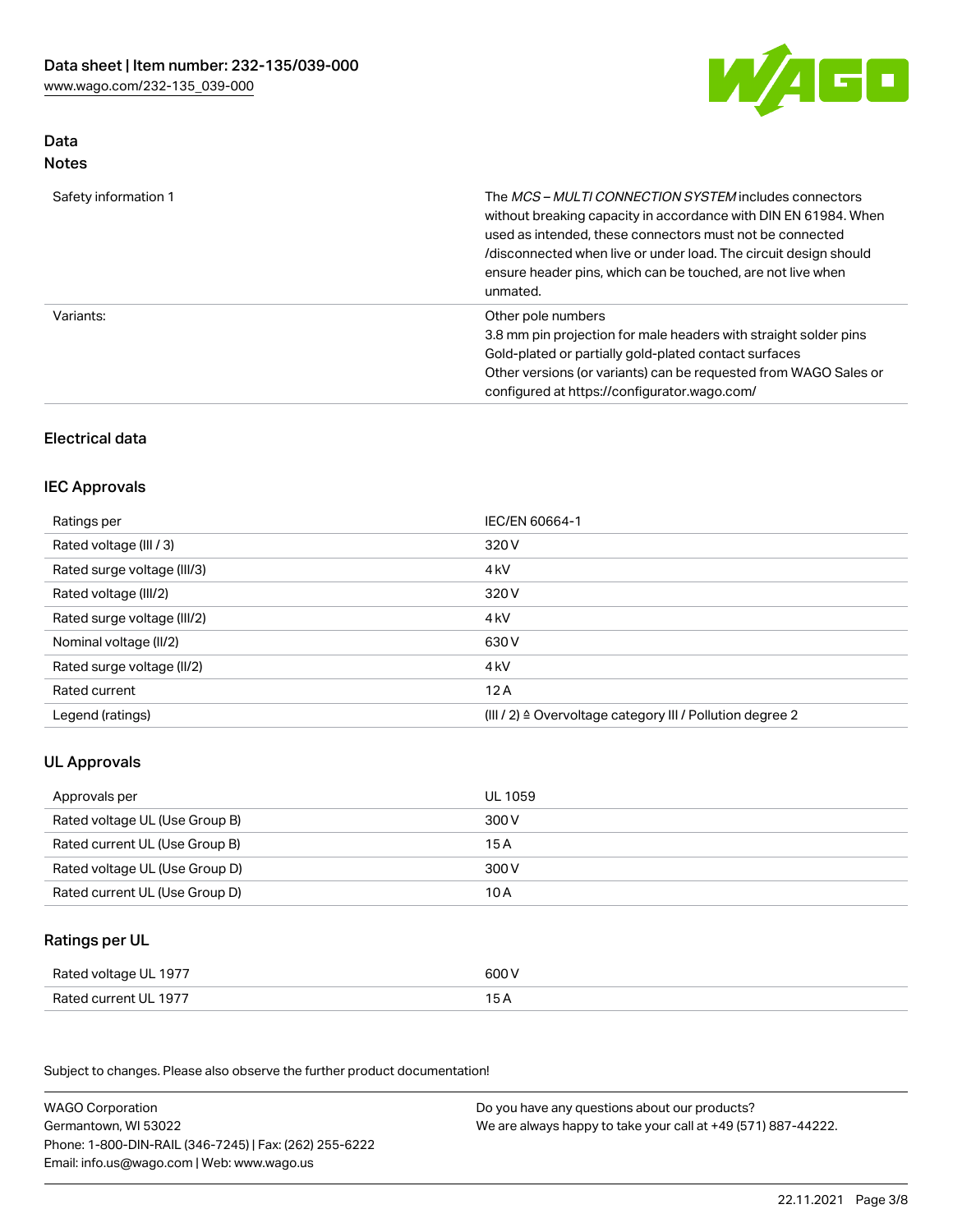

### CSA Approvals

| Approvals per                   | CSA   |
|---------------------------------|-------|
| Rated voltage CSA (Use Group B) | 300 V |
| Rated current CSA (Use Group B) | 15 A  |
| Rated voltage CSA (Use Group D) | 300 V |
| Rated current CSA (Use Group D) | 10 A  |

# Connection data

| Total number of potentials |  |
|----------------------------|--|
| Number of connection types |  |
| Number of levels           |  |

### Connection 1

| Number of poles |  |
|-----------------|--|
|                 |  |

# Physical data

| Pin spacing                          | 5 mm / 0.197 inch    |
|--------------------------------------|----------------------|
| Width                                | 40.8 mm / 1.606 inch |
| Height                               | 26.6 mm / 1.047 inch |
| Height from the surface              | 21.6 mm / 0.85 inch  |
| Depth                                | 11.6 mm / 0.457 inch |
| Solder pin length                    | $5 \,\mathrm{mm}$    |
| Solder pin dimensions                | $0.6 \times 1$ mm    |
| Drilled hole diameter with tolerance | $1.3$ $(+0.1)$ mm    |

# Plug-in connection

| Contact type (pluggable connector) | Female header |
|------------------------------------|---------------|
| Connector (connection type)        | for PCB       |
| Mismating protection               | No            |
| Mating direction to the PCB        | $90^{\circ}$  |
| Locking of plug-in connection      | locking lever |

### PCB contact

| PCB Contact            | тнт                                        |
|------------------------|--------------------------------------------|
| Solder pin arrangement | over the entire female connector (in-line) |

Subject to changes. Please also observe the further product documentation!

| <b>WAGO Corporation</b>                                | Do you have any questions about our products?                 |
|--------------------------------------------------------|---------------------------------------------------------------|
| Germantown, WI 53022                                   | We are always happy to take your call at +49 (571) 887-44222. |
| Phone: 1-800-DIN-RAIL (346-7245)   Fax: (262) 255-6222 |                                                               |
| Email: info.us@wago.com   Web: www.wago.us             |                                                               |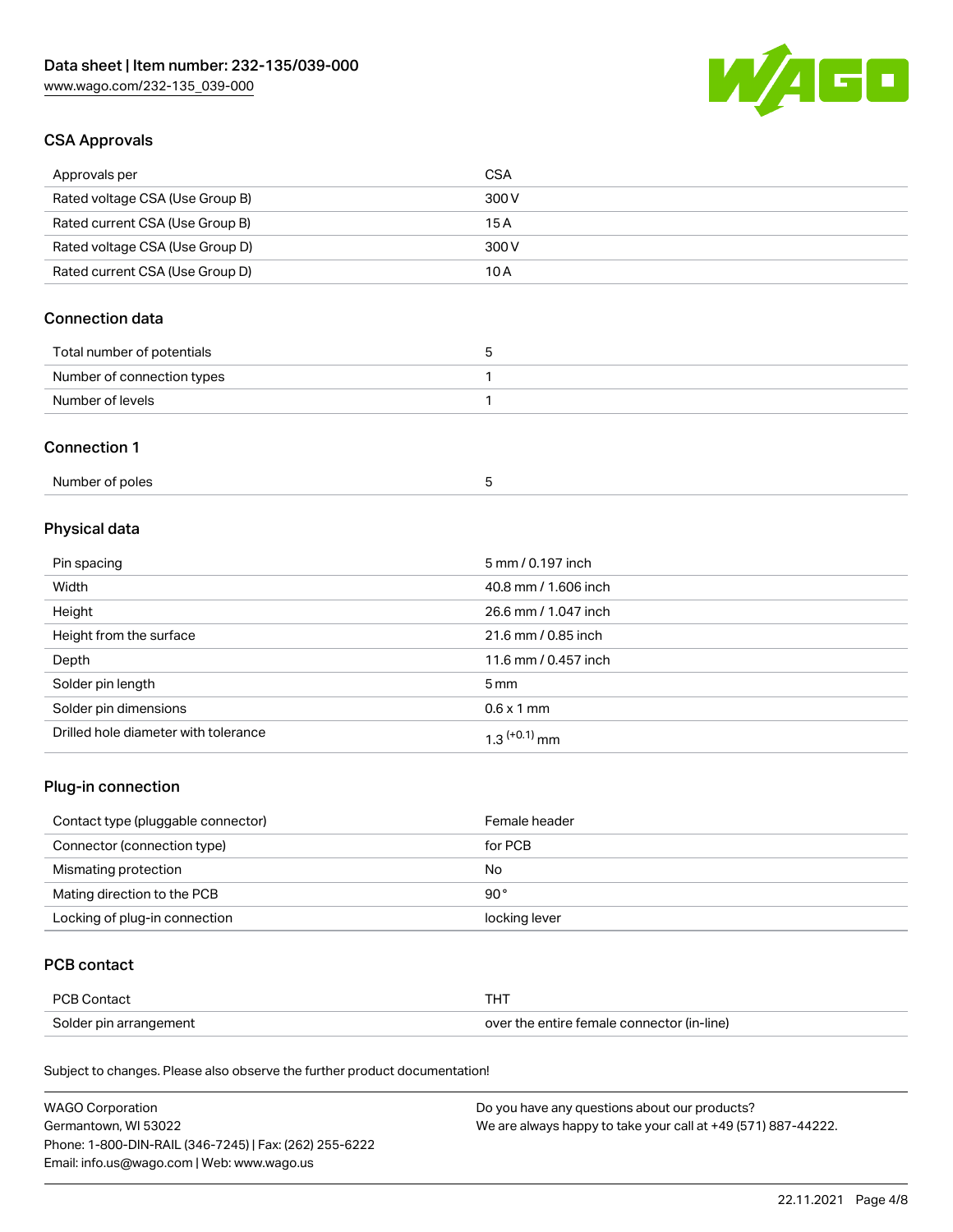

Number of solder pins per potential 1

### Material data

| Color                       | gray             |
|-----------------------------|------------------|
| Material group              |                  |
| Insulation material         | Polyamide (PA66) |
| Flammability class per UL94 | V <sub>0</sub>   |
| Contact material            | Copper alloy     |
| Contact plating             | tin-plated       |
| Fire load                   | $0.108$ MJ       |
| Weight                      | 5.5 <sub>g</sub> |

### Environmental requirements

| Limit temperature range<br>. | $+85 °C$<br>-60 |  |
|------------------------------|-----------------|--|
|------------------------------|-----------------|--|

### Commercial data

| Product Group         | 3 (Multi Conn. System) |
|-----------------------|------------------------|
| PU (SPU)              | 50 Stück               |
| Packaging type        | box                    |
| Country of origin     | DE                     |
| <b>GTIN</b>           | 4044918623285          |
| Customs tariff number | 85366990990            |

### Approvals / Certificates

### Country specific Approvals

| Logo      | Approval                                      | <b>Additional Approval Text</b> | Certificate<br>name |
|-----------|-----------------------------------------------|---------------------------------|---------------------|
| <b>AR</b> | <b>CSA</b><br><b>DEKRA Certification B.V.</b> | C <sub>22.2</sub>               | 1466354             |

#### Ship Approvals

w

| Logo                        | Approval                                  | <b>Additional Approval Text</b> | Certificate<br>name              |
|-----------------------------|-------------------------------------------|---------------------------------|----------------------------------|
| ABS<br><b>Sight</b><br>ROAK | <b>ABS</b><br>American Bureau of Shipping | $\overline{\phantom{0}}$        | 19-<br>HG15869876-<br><b>PDA</b> |

Subject to changes. Please also observe the further product documentation!

| <b>WAGO Corporation</b>                                | Do you have any questions about our products?                 |
|--------------------------------------------------------|---------------------------------------------------------------|
| Germantown, WI 53022                                   | We are always happy to take your call at +49 (571) 887-44222. |
| Phone: 1-800-DIN-RAIL (346-7245)   Fax: (262) 255-6222 |                                                               |
| Email: info.us@wago.com   Web: www.wago.us             |                                                               |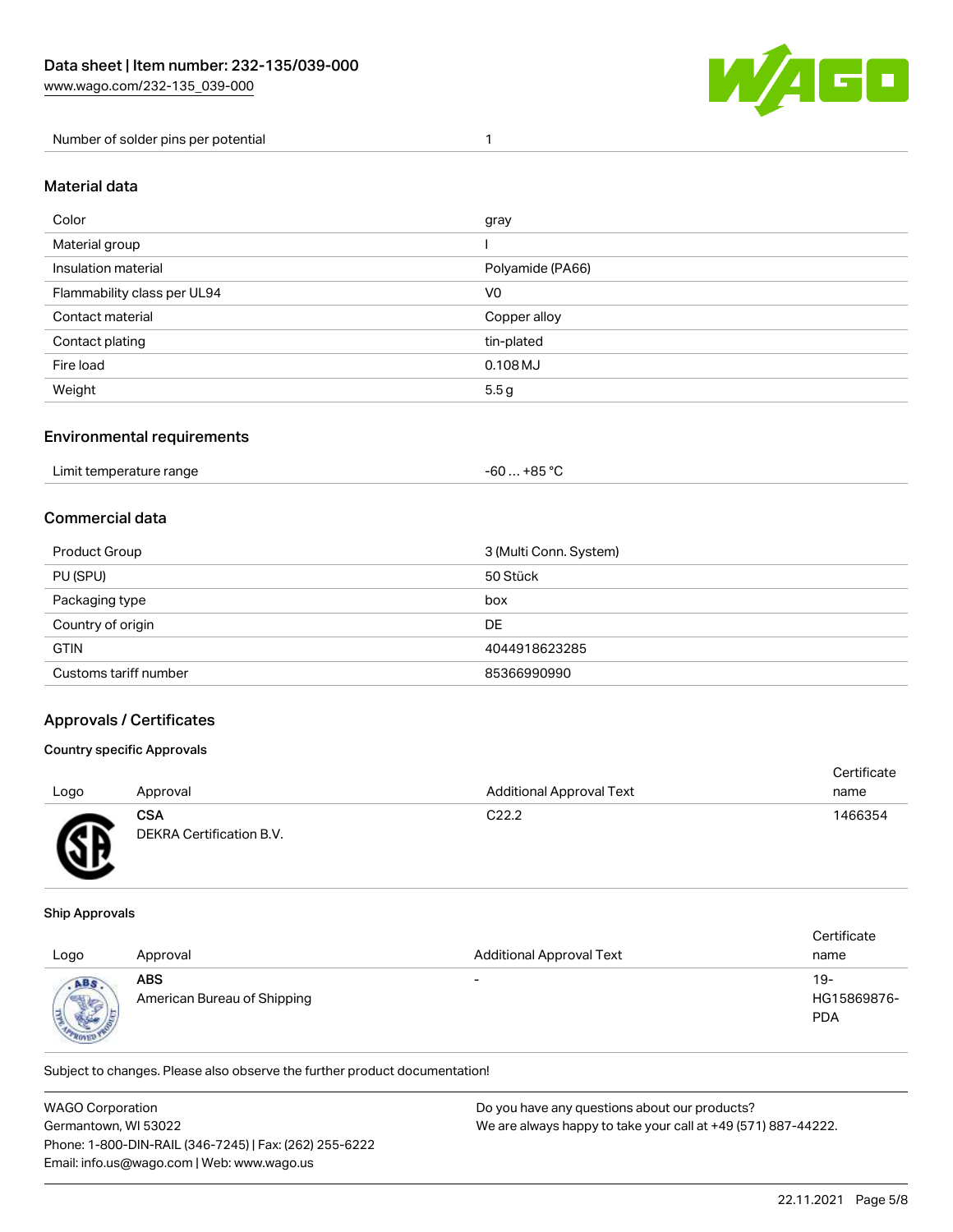Phone: 1-800-DIN-RAIL (346-7245) | Fax: (262) 255-6222

Email: info.us@wago.com | Web: www.wago.us



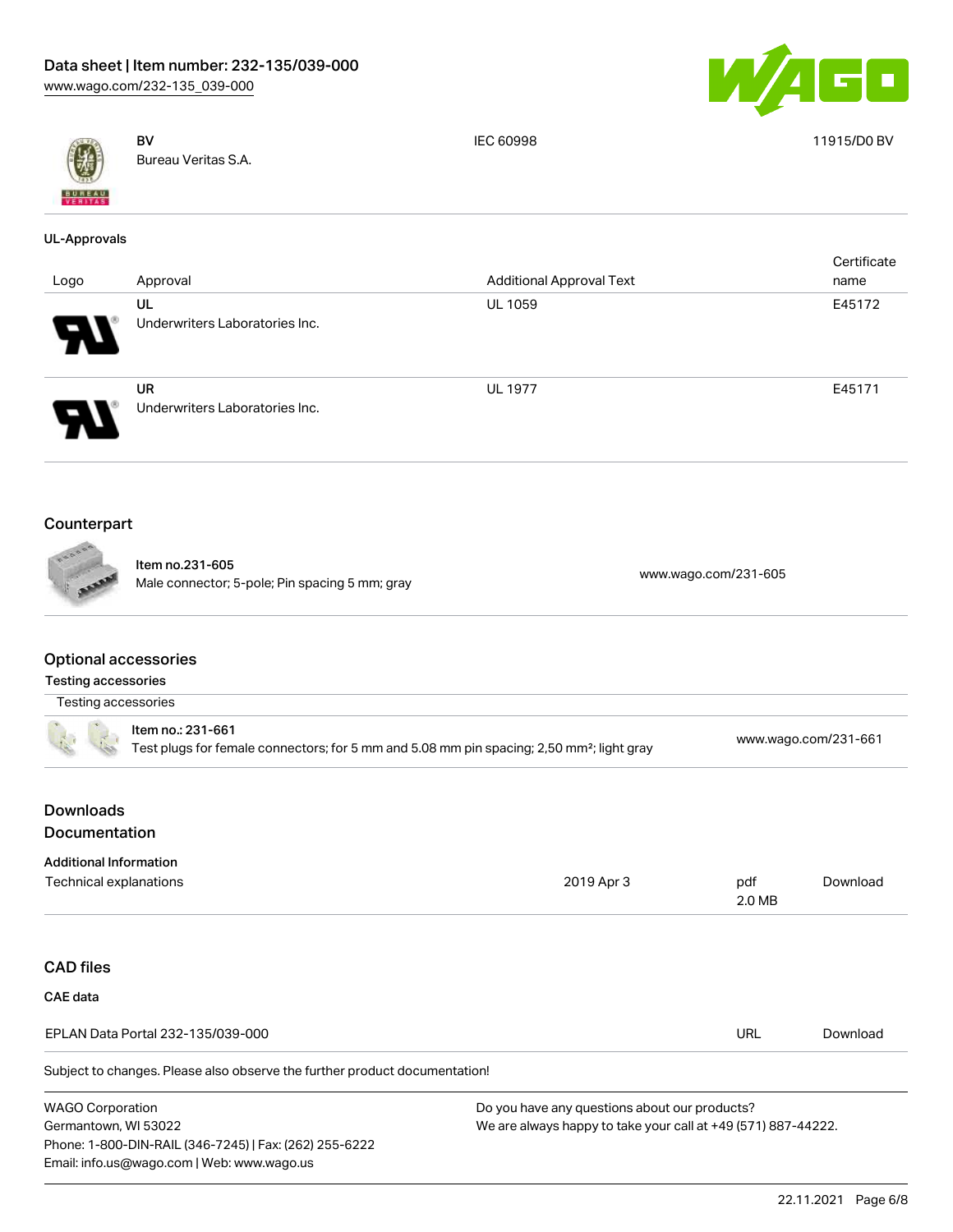

| ZUKEN Portal 232-135/039-000                                                                                                                                           | <b>URL</b> | Download |
|------------------------------------------------------------------------------------------------------------------------------------------------------------------------|------------|----------|
| EPLAN Data Portal 232-135/039-000                                                                                                                                      | <b>URL</b> | Download |
| <b>PCB Design</b>                                                                                                                                                      |            |          |
| Symbol and Footprint 232-135/039-000                                                                                                                                   | URL        | Download |
| CAx data for your PCB design, consisting of "schematic symbols and PCB footprints",<br>allow easy integration of the WAGO component into your development environment. |            |          |
| Supported formats:                                                                                                                                                     |            |          |
| ш<br>Accel EDA 14 & 15                                                                                                                                                 |            |          |
| ш<br>Altium 6 to current version                                                                                                                                       |            |          |
| ш<br>Cadence Allegro                                                                                                                                                   |            |          |
| ш<br>DesignSpark                                                                                                                                                       |            |          |
| ш<br>Eagle Libraries                                                                                                                                                   |            |          |
| П<br>KiCad                                                                                                                                                             |            |          |
| $\blacksquare$<br>Mentor Graphics BoardStation                                                                                                                         |            |          |
| ш<br>Mentor Graphics Design Architect                                                                                                                                  |            |          |
| $\blacksquare$<br>Mentor Graphics Design Expedition 99 and 2000                                                                                                        |            |          |
| $\blacksquare$<br>OrCAD 9.X PCB and Capture                                                                                                                            |            |          |
| $\blacksquare$<br>PADS PowerPCB 3, 3.5, 4.X, and 5.X                                                                                                                   |            |          |
| $\blacksquare$<br>PADS PowerPCB and PowerLogic 3.0                                                                                                                     |            |          |
| ш<br>PCAD 2000, 2001, 2002, 2004, and 2006                                                                                                                             |            |          |
| $\blacksquare$<br>Pulsonix 8.5 or newer                                                                                                                                |            |          |
| H<br><b>STL</b>                                                                                                                                                        |            |          |
| П<br>3D STEP                                                                                                                                                           |            |          |
| $\blacksquare$<br><b>TARGET 3001!</b>                                                                                                                                  |            |          |
| $\blacksquare$<br>View Logic ViewDraw                                                                                                                                  |            |          |
| ш<br>Quadcept                                                                                                                                                          |            |          |
| Zuken CadStar 3 and 4                                                                                                                                                  |            |          |
| H<br>Zuken CR-5000 and CR-8000                                                                                                                                         |            |          |
| PCB Component Libraries (EDA), PCB CAD Library Ultra Librarian                                                                                                         |            |          |
| CAD data                                                                                                                                                               |            |          |
| 2D/3D Models 232-135/039-000                                                                                                                                           | <b>URL</b> | Download |
|                                                                                                                                                                        |            |          |
| Subject to changes. Please also observe the further product documentation!                                                                                             |            |          |
|                                                                                                                                                                        |            |          |

WAGO Corporation Germantown, WI 53022 Phone: 1-800-DIN-RAIL (346-7245) | Fax: (262) 255-6222 Email: info.us@wago.com | Web: www.wago.us